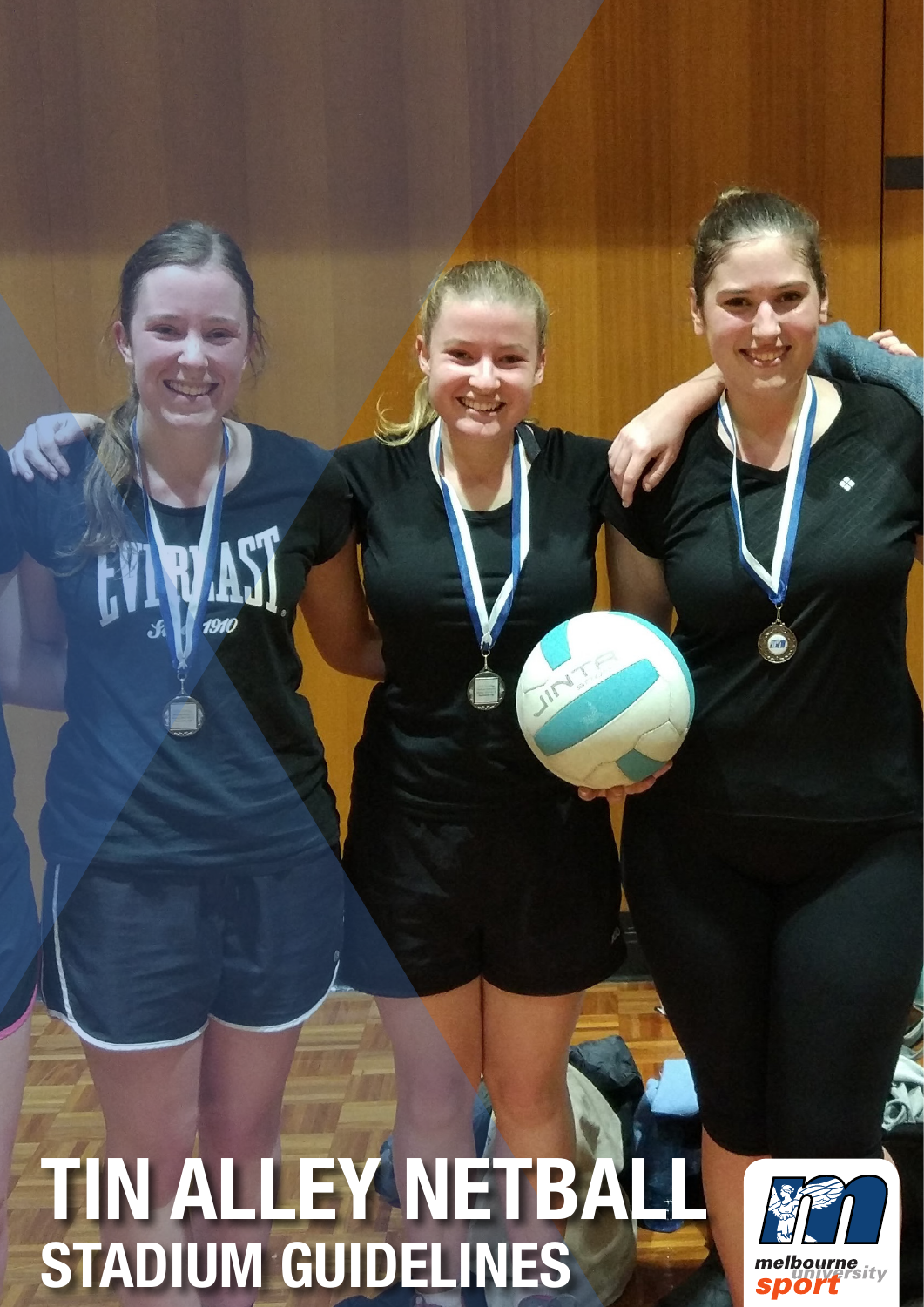# TIN ALLEY NETBALL STADIUM GUIDELINES

The following guidelines are designed to assist the smooth running of your competition and protect the reliable majority.

#### TEAM REGISTRATION FEES

Registration fees for the season are \$150 per team. Should a team withdraw or be removed from the competition all monies paid are non-refundable.

### WEEKLY GAME FEES

The weekly game fee for Netball is \$70 for an indoor game and \$65 for an outdoor game.

All teams are expected to pay FULL GAME FEES to reception before taking the court each week regardless of the number of players playing. No team will be allowed to take the court until full fees have been paid.

### FORFEITS

Melbourne University Sport require a minimum of 48 hours notice for a forfeit.

If less than 48 hours notice is given, then the forfeiting team will incur the following penalties:

- Penalty: 2 x game fees (\$140 indoor teams and \$130 - outdoor teams) and;
- Competition Penalty: -4 points

Two forfeits within a season will result in teams being ineligible for finals.

The winner will be awarded 4 competition points and a score of 36-0.

#### UNIFORMS

As of round 3, all competitors within a team shall wear t-shirts of a matching shade. T-shirts with different printing shall be acceptable provided they are matching colours.\*

The uniform penalty (from round 3) is the equivalent of minus one goal per infringing player out of uniform. This will be applied by umpires at the end of the game.

Teams can provide their own sets of bibs, or there are sets available for hire from reception each week at \$5 per game.

No jeans or any footwear that is not deemed to be a sport shoe is allowed to be worn on the playing surface. Playing in bare feet is not permitted for safety reasons.

*\*Note: Melbourne University Sport encourages all teams to wear identical t-shirts as it looks good and reflects a wellorganised team while being an accredited sports custom.*

#### COMPETITION AND ADMINISTRATION

Teams will be awarded

- $\bullet$  + 4 points per win/win on forfeit
- $\bullet$  + 2 points per draw 0 points per loss
- **4 points per loss on forfeit**

All participants in the competition must be 17 years or older. For those participants under 18 a parent/guardian must sign the registration form.

### FINALS

To qualify for finals a player must play minimum of three games. This may include one win on forfeit (provided the player has played prior to the win or forfeit).

Players MUST sign the match sheet to be recorded as having played in a particular game. There are no exceptions to this rule under any circumstances.

Ladder positions are decided on total points. Where two teams are level on points the team with the higher percentage (%) shall be deemed the higher place getter.

In the event of a drawn final (including Grand Final) a period of extra time of five minutes shall be played until the winner is determined. If there is a draw at the end of extra time the match will continue until one team leads by two points at which point the leader will be declared the winner.

Awards for competition winners will be given to ten players per winning team – extras can be arranged at a cost through the competition coordinator.



**CONTACTS** Competitions Coordinator sport-competitions@unimelb.edu.au